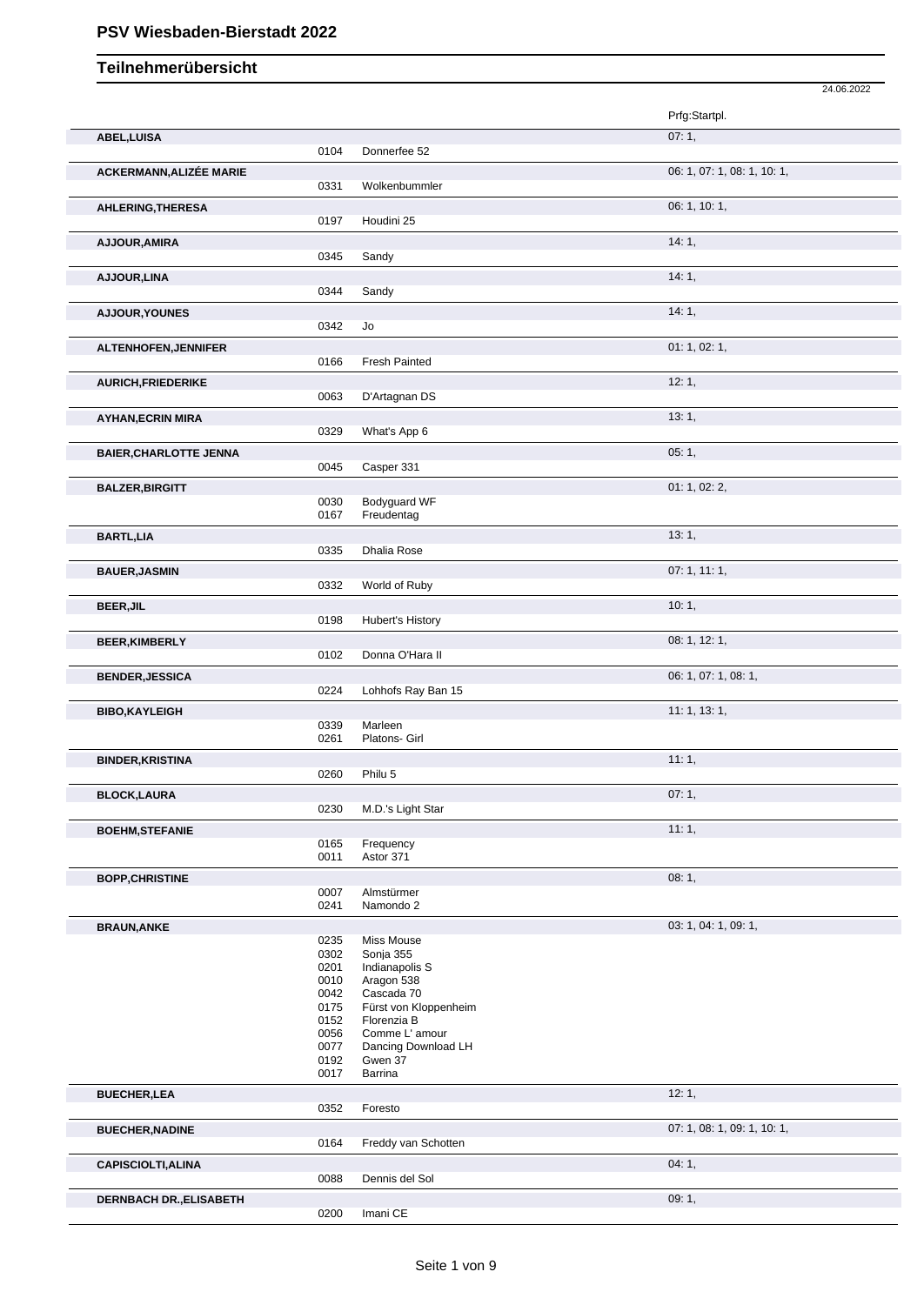|                              |              |                             | 24.06.2022                         |
|------------------------------|--------------|-----------------------------|------------------------------------|
|                              |              |                             | Prfg:Startpl.                      |
| DIETRICH, ANTONIA            |              |                             | 10:1,                              |
|                              | 0101         | Donautänzer 3               |                                    |
| DOERR, DANA                  | 0037         | Cara Mia 170                | 12:1,                              |
| <b>DOHMEN,CELINA</b>         |              |                             | 12:1,                              |
|                              | 0019         | Beau Soleil 4               |                                    |
| DRESSLER, ILONA              |              |                             | 07: 1, 08: 1, 09: 2,               |
|                              | 0286         | Sam van Schotten            |                                    |
| DUERINGER, MELANIE           | 0263         | Ponteno II                  | 03: 1, 04: 1,                      |
| <b>DUONG,ROSA</b>            |              |                             | 08:1,                              |
|                              | 0053         | Chloé 4                     |                                    |
| <b>DUVOS, ANNIKA</b>         |              |                             | 08: 1, 11: 1,                      |
|                              | 0269         | Renesmee NOW                |                                    |
| EICHENBERG, ARIANE           |              |                             | 05:1,                              |
|                              | 0106         | Donnerstag 21               |                                    |
| EIFERT, THERESA              |              |                             | 11:1,                              |
|                              | 0313         | Susy Sunshine               |                                    |
| EITELJOERGE, MONIKA          | 0107         | Dono Magico                 | 04:1,                              |
| <b>FALCONE, LAURA</b>        |              |                             | 11:1,                              |
|                              | 0202         | Jahncke's Emma              |                                    |
| FEGER, HENRIETTA             |              |                             | 05: 1, 06: 1, 09: 1, 10: 1, 14: 2, |
|                              | 0358         | Pandora                     |                                    |
|                              | 0359<br>0268 | Phillina<br>Raphael 114     |                                    |
|                              |              |                             | 01: 1, 02: 1,                      |
| FEIX, ANNI                   | 0349         | Daily Times                 |                                    |
| FELDMANN, CLAUDIA            |              |                             | 01: 1, 02: 1, 03: 1, 04: 1,        |
|                              | 0283         | Sacharow                    |                                    |
|                              | 0026         | Betty Barclay F             |                                    |
|                              | 0316<br>0094 | Tenno 35<br>Dominico        |                                    |
|                              | 0139         | Fine Pearl F                |                                    |
|                              | 0135<br>0141 | Fifykus<br>Finest Delight 2 |                                    |
| <b>FELZER, BASTIAN</b>       |              |                             | 08:1,                              |
|                              | 0253         | Odin 405                    |                                    |
| FERMENTA, PAULA              |              |                             | 06:1,                              |
|                              | 0090         | Desperado 272               |                                    |
| <b>FINUS, FRAUKE</b>         |              |                             | 07: 1, 08: 1, 11: 1,               |
|                              | 0131         | Feedback 25                 |                                    |
| <b>FISCHER, ALEXA</b>        |              |                             | 08:1,                              |
|                              | 0142         | <b>Finest Firefly</b>       |                                    |
| <b>FISCHER, SANDRA</b>       |              |                             | 14:1,                              |
| <b>FRANKE, NICOLE</b>        |              |                             | 07: 1, 08: 1,                      |
|                              | 0047         | Chablis 171                 |                                    |
| <b>FRICK, ELISA</b>          |              |                             | 08: 1, 12: 1,                      |
|                              | 0003         | Abendstern ST               |                                    |
| FROMMHOLZ, MAXIMA            |              |                             | 08:1,                              |
|                              | 0324         | Virag                       |                                    |
| FROMMLET, NORA-VERENA        |              |                             | 08:1, 11:1,                        |
|                              | 0251         | Nora's Schätzchen           |                                    |
| <b>FUCK, SVENJA</b>          | 0303         | Sorento 22                  | 10:1,                              |
|                              |              |                             | 06: 1, 10: 1,                      |
| <b>FUESSL, OSCAR</b>         | 0179         | Fürstin Federica H          |                                    |
| <b>GARAI, MATE</b>           |              |                             | 02:1,                              |
|                              | 0275         | Rock Star 16                |                                    |
|                              | 0006         | All in 16                   |                                    |
| <b>GEORG, JEANETTE</b>       |              |                             | 06: 1, 07: 1, 08: 1, 10: 1,        |
|                              | 0203         | Jasper 237                  |                                    |
| GIEBELHAUSEN, JANINE CLAUDIA | 0321         | Vilancio's Viva             | 11:1,                              |
|                              |              |                             | 03: 2, 04: 2,                      |
| GOETHLING, CLAUDIA           | 0312         | Supertramp 14               |                                    |
|                              |              |                             |                                    |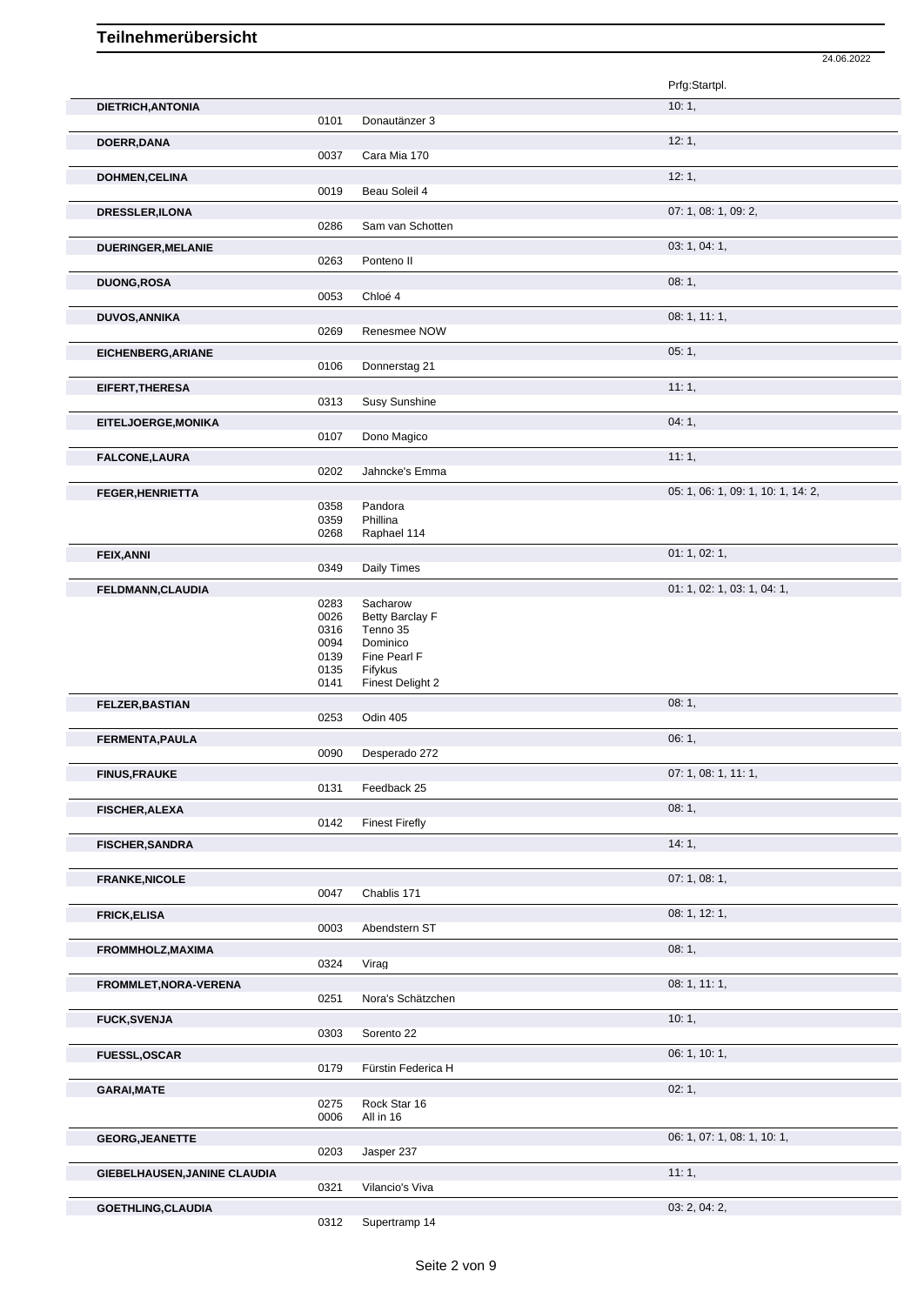24.06.2022

|                              |                              |                                                                                  | Prfg:Startpl.                      |
|------------------------------|------------------------------|----------------------------------------------------------------------------------|------------------------------------|
|                              | 0309<br>0177<br>0110<br>0083 | Sullivan 77<br>Fürstenball by Florestan<br>Dream of Charming<br>Darwin de Amtuna |                                    |
| <b>GOETHLING, FABIENNE</b>   | 0110<br>0108<br>0083         | Dream of Charming<br>Double Diamond 12<br>Darwin de Amtuna                       | 05: 2, 06: 2,                      |
| <b>GOETHLING, YVONNE</b>     | 0210                         | La Liva                                                                          | 07: 1, 08: 1, 09: 1, 11: 1,        |
| <b>GOSSLER, ANKE VON</b>     |                              |                                                                                  | 04: 1, 05: 1,                      |
|                              | 0040                         | Caringo 4                                                                        |                                    |
| <b>GOSSMANN, LARA MARIE</b>  | 0188<br>0255<br>0319         | Grenzhoehes Mount Glacier<br>Orely 4<br>Tuc Tuc                                  | 07: 2, 08: 2, 09: 1, 10: 1, 11: 1, |
| <b>GOSSMANN, LINA SOPHIE</b> | 0340                         | Philina                                                                          | 13:1,                              |
| <b>GRAESNER, TESSA</b>       |                              |                                                                                  | 07: 1, 08: 1, 10: 1,               |
| <b>GRETHER, LINA</b>         | 0296                         | Shoshana                                                                         | 09: 1, 11: 1,                      |
|                              | 0281                         | Royal Edition 6                                                                  |                                    |
| <b>GROISS, MAREN</b>         | 0071                         | Daiquira 7                                                                       | 10:1,                              |
| <b>GUENTHER, MARISA</b>      | 0155                         | For my melody                                                                    | 10:1,                              |
| <b>GUNST, VIVIEN</b>         |                              |                                                                                  | 05:1,                              |
|                              | 0317                         | <b>Terra Charming Prince</b>                                                     |                                    |
| <b>HALBLEIB, ZOE</b>         | 0259                         | Petite Filou 3                                                                   | 14:1,                              |
| <b>HAMEETEMAN, PETER</b>     | 0194                         | Hemingway 71                                                                     | 01:1,                              |
| HARENBERG, CHARLOTTE         |                              |                                                                                  | 01: 1, 02: 1, 12: 1,               |
|                              | 0288<br>0159                 | San Siro 17<br>Franz-Pferdinand                                                  |                                    |
| <b>HAUPT, NADINE</b>         | 0043                         | Cascada of Dreams                                                                | 06:1,                              |
| HAUSMANN, KATHARINA          |                              |                                                                                  | 13:1,                              |
| <b>HEINZ, TAMARA</b>         | 0350                         | Newhouse Andreas                                                                 | 07: 1, 08: 1, 10: 1, 11: 1,        |
|                              | 0233<br>0140                 | Maximus T<br>Fine Young Girl                                                     |                                    |
| <b>HEISE, LEA</b>            | 0353                         | Rosalie 200                                                                      | 13:1,                              |
| <b>HEITZ, CAROLINA</b>       | 0244                         | Nektarienchen HZ                                                                 | 13:1,                              |
| <b>HERRMANN, AURELIA</b>     | 0004                         | Adoro 11                                                                         | 13:1,                              |
| <b>HERRMANN,LEONIE</b>       | 0336                         | Jimena                                                                           | 13:1,                              |
| <b>HEYDE, SVENJA</b>         | 0180                         | Fynn 40                                                                          | 11:1,                              |
| <b>HILGER,LENA</b>           | 0315                         | Taffy's Black Diamond                                                            | 06: 1, 07: 1, 08: 1, 10: 1, 11: 1, |
| <b>HOCHSTRATE, MELANIE</b>   | 0146                         | Fire Tale B                                                                      | 02: 1, 03: 1, 04: 1,               |
| HOEHNE, LARISSA              | 0004                         | Adoro 11                                                                         | 05:1,                              |
| HOFFMANN, SARAH-ISABELLE     | 0027                         | Bijou de Bordeaux                                                                | 07: 1, 08: 1, 09: 1,               |
| <b>HOFMANN, JANA</b>         | 0249                         | Noble Rock                                                                       | 07:1,                              |
| HOFMANN, JOHANNA             | 0002                         | Abahatschi 13                                                                    | 07:1, 11:1,                        |
| HORNER, TAMARA               | 0132                         | Feedback's Best                                                                  | 03: 1, 04: 1,                      |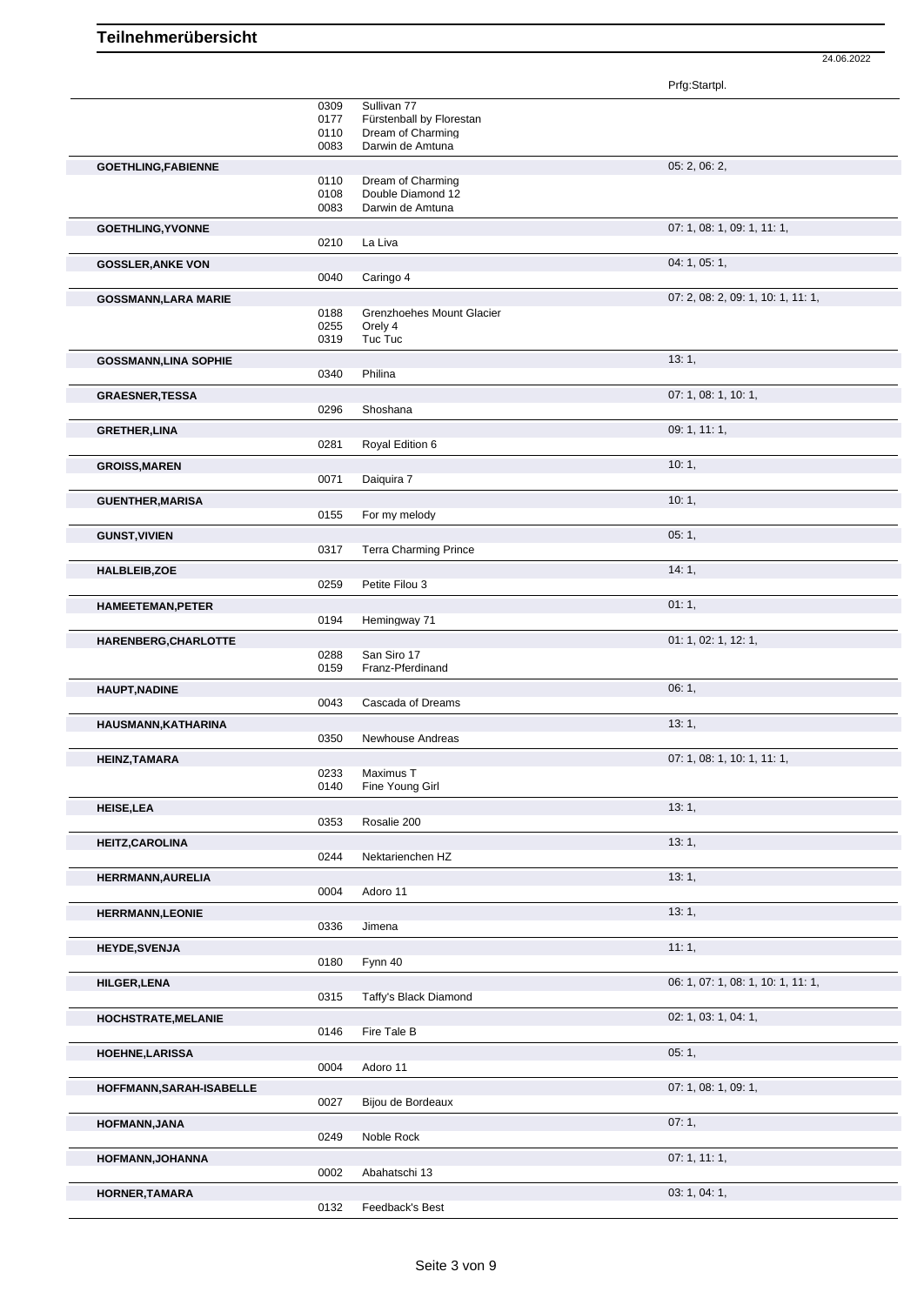|                         |              |                                    | 24.06.2022                  |
|-------------------------|--------------|------------------------------------|-----------------------------|
|                         |              |                                    | Prfg:Startpl.               |
| <b>HUFER, NADJA</b>     |              |                                    | 09: 1, 11: 1,               |
|                         | 0226         | Lorca GR                           |                             |
|                         | 0052         | Chioma                             |                             |
| HUNDEBECK, STEPHANIE    |              |                                    | 05: 1, 06: 1, 09: 1,        |
|                         | 0282         | Royal-Silver                       |                             |
| <b>IHRING, LAURA</b>    |              |                                    | 01: 1, 02: 2,               |
|                         | 0289         | Santurina                          |                             |
|                         | 0075         | Dancer 276                         |                             |
| JAENECKE, AMALIA        |              |                                    | 05:1,                       |
|                         | 0274         | Roble de Centurion                 |                             |
| <b>JAKOBI, MALIN</b>    |              |                                    | 02: 1, 04: 1,               |
|                         | 0145         | Finnegans Wake 4                   |                             |
|                         |              |                                    | $\cdot$ 0,                  |
| JUNG, CHRISTINA         | 0236         | Mokka 32                           |                             |
|                         |              |                                    |                             |
| JUNG, EMMA              |              |                                    | 13:1,                       |
|                         |              |                                    |                             |
| <b>KAISER, CARINA</b>   |              |                                    | 06:1,                       |
|                         | 0074         | Dance Tonight                      |                             |
| KAISER, MARISA          |              |                                    | 08:1,                       |
|                         | 0170         | <b>Friendly Smile</b>              |                             |
| <b>KAYSER, NINA VON</b> |              |                                    | 06: 1, 09: 1, 10: 1,        |
|                         | 0036         | Cara Lee                           |                             |
|                         | 0238         | Mosca de Capitola                  |                             |
| KELSCHENBACH, SVENJA    |              |                                    | 07: 1, 08: 1, 10: 1,        |
|                         | 0322         | Vina 27                            |                             |
|                         |              |                                    | 10:1,                       |
| <b>KERN, LOUISA</b>     | 0348         | Gaillarde de la Vie                |                             |
|                         |              |                                    |                             |
| <b>KERSTEN,LARA</b>     |              |                                    | 10:1,                       |
|                         | 0183         | Gengibre do campo                  |                             |
| <b>KESY, KATHRIN</b>    |              |                                    | 08:1,                       |
|                         | 0055         | Codyney                            |                             |
| KIHM, MARIUSZ           |              |                                    | 03: 1, 04: 2,               |
|                         | 0070         | Dagino 6                           |                             |
|                         | 0119         | Eliano 8                           |                             |
|                         | 0064<br>0138 | D'Avina 3<br><b>Fine Finest</b>    |                             |
|                         |              |                                    |                             |
| KILIAN, LARA-JOY        |              |                                    | 07: 1, 08: 1, 09: 1, 11: 1, |
|                         | 0273         | Riverdancer 4                      |                             |
| <b>KLOTZ, SIMONE</b>    |              |                                    | 03: 1, 04: 1,               |
|                         | 0229         | Lupo 122                           |                             |
| <b>KNOELL, EVA</b>      |              |                                    | 07: 1, 09: 1, 11: 1,        |
|                         | 0215         | Látido                             |                             |
| <b>KNOLL, LARA</b>      |              |                                    | 03: 1, 05: 1,               |
|                         | 0297         | Simona 420                         |                             |
|                         | 0089         | Denver 258                         |                             |
| KOCH, MIRIAM            |              |                                    | 09:1,                       |
|                         | 0050         | Chateau Montelena                  |                             |
|                         | 0038         | Caramel Cookie 3                   |                             |
|                         | 0240         | Naceur <sub>2</sub>                |                             |
|                         | 0151         | Flick Flack 41                     |                             |
|                         | 0311<br>0149 | Sunset 54<br>Flairck               |                             |
|                         | 0150         | Flash 275                          |                             |
|                         |              |                                    |                             |
| KOEPPEL, LEA            |              |                                    | 13:1,                       |
|                         | 0343         | Crazy Dream F                      |                             |
| KOHL-SCHUSTER, ULRIKE   |              |                                    | 04: 1, 12: 1,               |
|                         | 0216         | Laurentino 9                       |                             |
|                         | 0128<br>0023 | Fanta Four 2<br>Benjamin Button 10 |                             |
|                         | 0157         | Fran Fine 13                       |                             |
|                         |              |                                    |                             |
| <b>KOPP, MONA</b>       |              |                                    | 07: 1, 08: 1,               |
|                         | 0212         | <b>Lady Florial</b>                |                             |
| KOPSCH, SVENJA          |              |                                    | 06: 1, 10: 1,               |
|                         | 0294         | Second Chance 15                   |                             |
| <b>KORN, ANJA</b>       |              |                                    | 06: 2, 07: 1, 10: 1,        |
|                         | 0228         | Löwengang 2                        |                             |
|                         | 0255         | Orely 4                            |                             |
| <b>KRAFFKE, EMILY</b>   |              |                                    | 07: 1, 08: 1, 09: 1,        |
|                         | 0299         | Sir Wester                         |                             |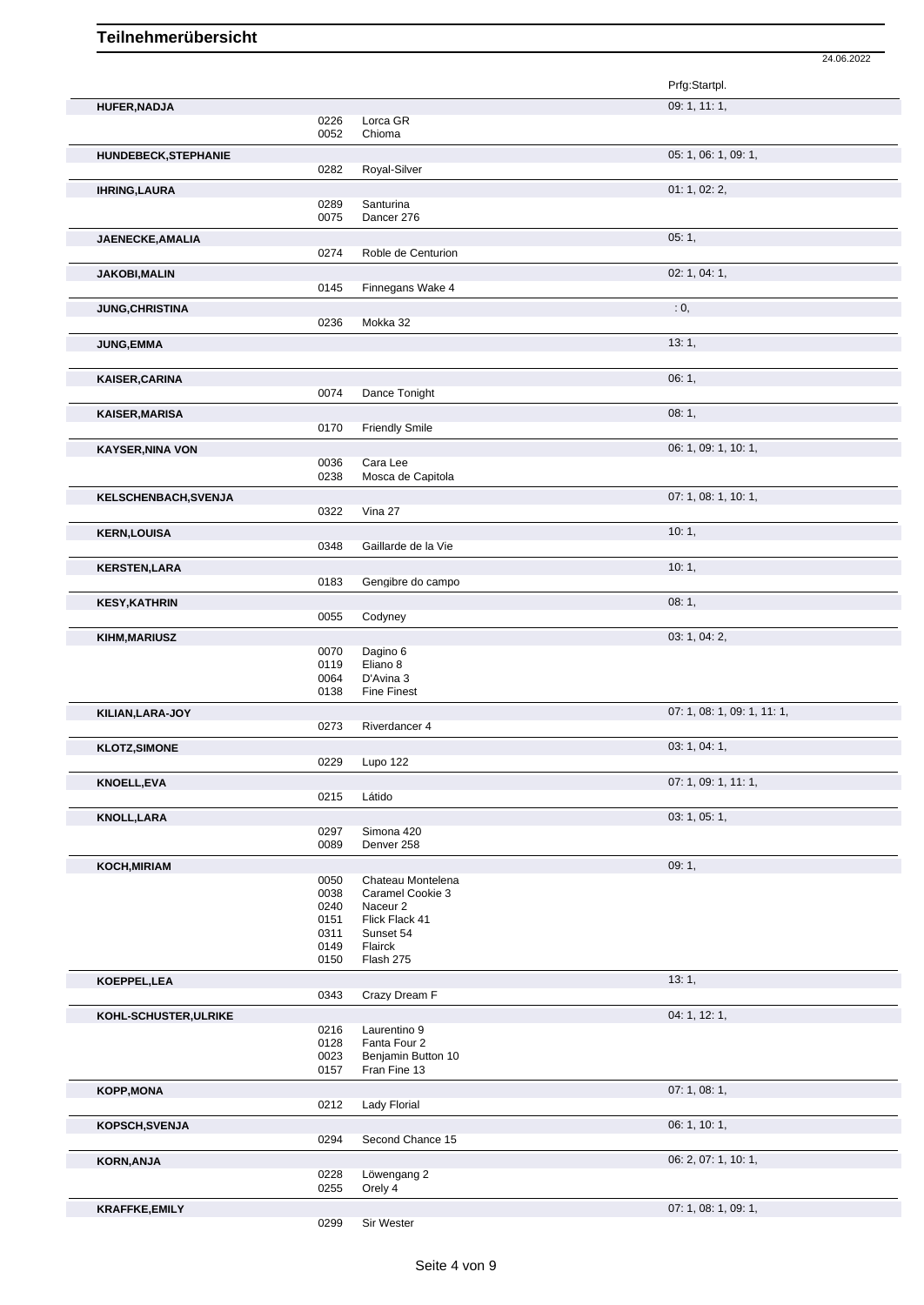|                                 |      |                       | Prfg:Startpl.               |
|---------------------------------|------|-----------------------|-----------------------------|
| <b>KRAUSE, JANA</b>             |      |                       | 11:1,                       |
|                                 | 0248 | Nishka                |                             |
| <b>KRAUSS, STELLA</b>           |      |                       | 08: 1, 12: 1,               |
|                                 | 0161 | Frassino              |                             |
|                                 | 0124 | Fabella V             |                             |
| <b>KREUDER, JANICE</b>          |      |                       | 05:1,                       |
|                                 | 0076 | Danciana <sub>6</sub> |                             |
| <b>KREUZPOINTNER,LIOBA</b>      |      |                       | 13:1,                       |
|                                 | 0346 | Ventry Lighting       |                             |
| <b>KRUEMMEL, CLARA PATRICIA</b> |      |                       | 05: 1, 06: 1, 07: 1, 08: 1, |
|                                 | 0072 | Dajan 62              |                             |
|                                 | 0148 | Five Star 5           |                             |
|                                 | 0126 | <b>Fame 230</b>       |                             |
| <b>KULB,LINDA</b>               |      |                       | 12:1,                       |
|                                 | 0144 | Finnea Royal          |                             |
| <b>KUNZ,LISA</b>                |      |                       | 08:1,                       |
|                                 | 0039 | Carenzos Casanova     |                             |
|                                 | 0130 | Faron O'Hesseln       |                             |
| KURTENBACH, ANNETTE LARISSA     |      |                       | 06: 1, 09: 1, 10: 1,        |
|                                 | 0338 | Philina               |                             |
|                                 | 0122 | Emma <sub>D</sub>     |                             |
| KURTENBACH, CLARA               |      |                       | 14:1,                       |
|                                 |      |                       |                             |
| <b>KURZ,LEA</b>                 |      |                       | 07: 1, 08: 1, 10: 1, 11: 1, |
|                                 | 0061 | Cyrell 4              |                             |
| <b>KURZ,URSULA</b>              |      |                       | : 0,                        |
|                                 | 0351 | Sir Henry 255         |                             |
| <b>KUSTER, DENISE</b>           |      |                       | 05: 1, 06: 1, 10: 1,        |
|                                 | 0276 | Romeo Ravel           |                             |
| LA RUSSA-REINA, CLAUDIA         |      |                       | 08: 1, 14: 1,               |
|                                 | 0318 | Tinkerbell 76         |                             |
|                                 | 0237 | Mona Lisa 443         |                             |
| <b>LAMMERSFELD, MIKA YANNIK</b> |      |                       | 05:1,                       |
|                                 | 0208 | L'escalier 2          |                             |
| <b>LANE, JESSICA</b>            |      |                       | 01: 1, 02: 1, 03: 1, 04: 1, |
|                                 | 0015 | Bambina Maxima        |                             |
| <b>LAUN, MIRIAM</b>             |      |                       | 05:1,                       |
|                                 | 0291 | Scarlett ZR           |                             |
| LENHARDT-GRIMM, NINA            |      |                       | 08: 1, 10: 1,               |
|                                 | 0117 | Eddie Van Halen 2     |                             |
| <b>LEONHARDT,LUISA</b>          |      |                       | 07: 1, 08: 1, 11: 1,        |
|                                 | 0059 | Creme Lady            |                             |
|                                 |      |                       | 04:1,                       |
| <b>LINDNER, MARIE</b>           | 0225 | London Flair 3        |                             |
|                                 |      |                       |                             |
| LIPPERT, WIEBKE                 | 0088 | Dennis del Sol        | 01: 1, 02: 1, 03: 1,        |
|                                 | 0070 | Dagino 6              |                             |
|                                 |      |                       | 07:1,08:1,                  |
| <b>LOECHTE DR., BARBARA</b>     | 0258 | Paloma 311            |                             |
|                                 |      |                       |                             |
| LUECKER, AMELINA                | 0147 | Fitzroy 12            | 06: 1, 10: 1,               |
|                                 |      |                       |                             |
| <b>MARTIN, JASMIN</b>           |      |                       | 08: 1, 11: 1,               |
|                                 | 0230 | M.D.'s Light Star     |                             |
| <b>MAUL, AMY</b>                |      |                       | 13:1,                       |
|                                 | 0341 | Diamond               |                             |
| MAULHARDT, ELLA-ALEA            |      |                       | 01:1,                       |
|                                 | 0100 | Don Rubin 18          |                             |
| <b>MAYR, ANGELIKA</b>           |      |                       | 02:1,                       |

24.06.2022

0292 Scatman von Scolari 0160 Frascati 74 0021 Belstaff 5 **MCINTYRE,HANNAH** 0270 Rico 757 Rico 757 Rico 757 **MECKEL,ANKE** 07: 1, 08: 1, 08: 1, 08: 1, 08: 1, 09: 1, 08: 1, 09: 1, 09: 1, 09: 1, 09: 1, 09: 1, 09: 1, 09: 1, 09: 1, 09: 1, 09: 1, 09: 1, 09: 1, 09: 07: 1, 08: 1, 09: 07: 1, 09: 07: 1, 09: 07: 1, 09: 07: 07: 07: 07: 07: Dumbledor HL **MECKEL,JULIAN** 01: 1, 02: 1, 03: 1, 04: 1,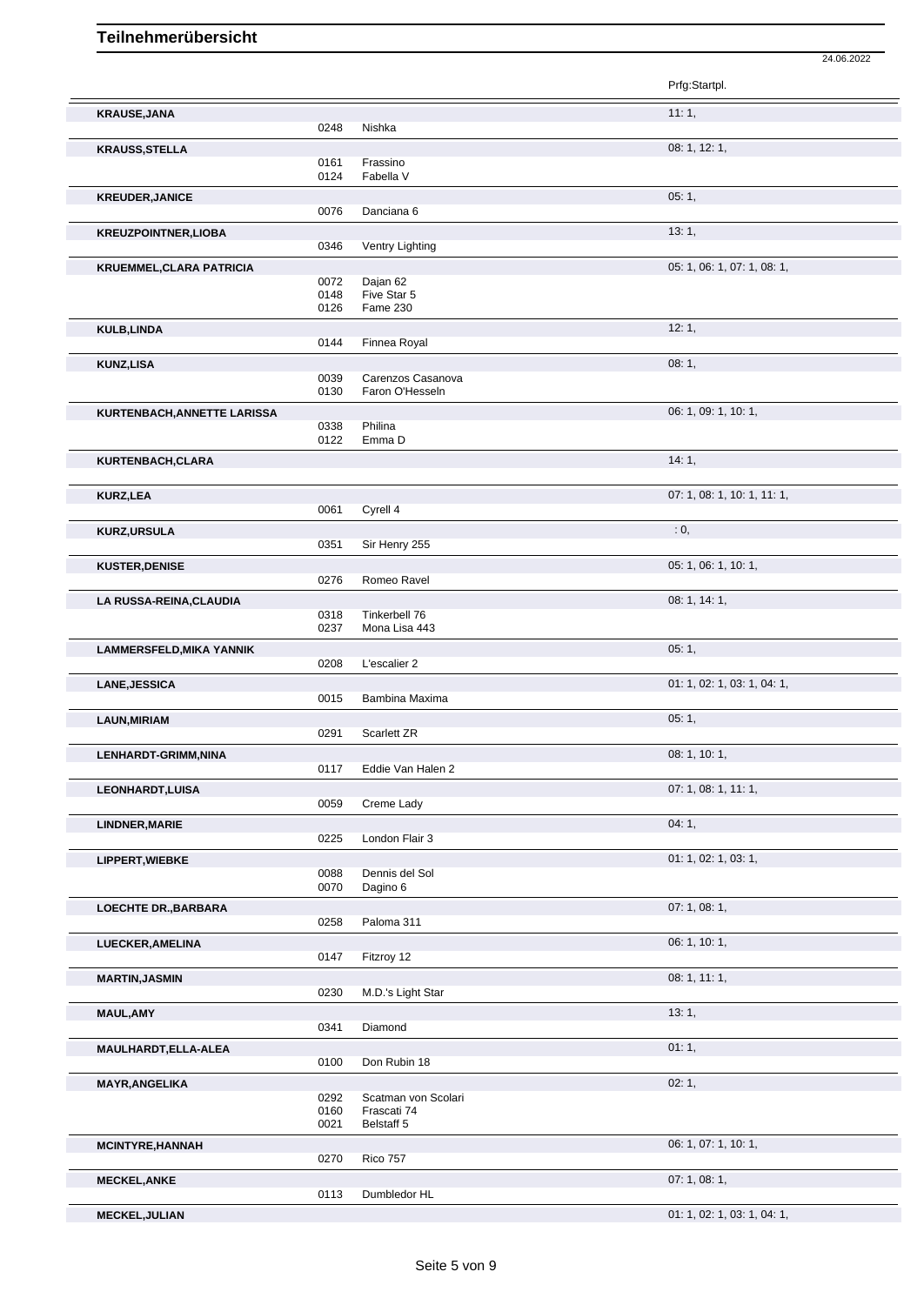|                                  |              |                                       | Prfg:Startpl.               |
|----------------------------------|--------------|---------------------------------------|-----------------------------|
|                                  | 0323<br>0028 | Viper 15<br>Black Pearl 109           |                             |
| <b>MEIER, LILLI</b>              | 0209         | La Bohéme                             | 10:1,                       |
| <b>MERTEN-NOLL, TINA FELICIA</b> | 0125         | Face 18                               | 09:1,                       |
| MICHAEL, CATHARINA               |              |                                       | 09:1,                       |
|                                  | 0201         | Indianapolis S                        | 05: 1, 06: 1, 08: 1,        |
| MIEGEL, LANI                     | 0243<br>0247 | Nariko<br>Nightmoon 4                 |                             |
| <b>MIEGEL, SANDRA</b>            |              |                                       | 07: 1, 10: 1,               |
|                                  | 0243<br>0247 | Nariko<br>Nightmoon 4                 |                             |
| <b>MITTERWEGER,UTA</b>           | 0016         | Baracoa                               | 12:1,                       |
| MOOG, ALEXANDRA                  |              |                                       | 12:1,                       |
|                                  | 0081<br>0171 | Danzini<br><b>FS Noble Edition</b>    |                             |
| <b>MUELLER, CHRISTIAN</b>        | 0265         | Quecksilber 3                         | 01: 1, 02: 1,               |
| <b>MUELLER, JUNA</b>             |              |                                       | 14:1,                       |
| <b>MUSKOPF, ISABELL</b>          | 0068         | Dacordia                              | 05: 1, 06: 1, 09: 1,        |
| <b>NASER-HEYER, IRIS</b>         |              |                                       | 05:1,                       |
|                                  | 0022         | Benington                             |                             |
| NEEF, HANNAH                     |              |                                       | 10:1,                       |
|                                  | 0211<br>0271 | La Loona 8<br><b>Rika 112</b>         |                             |
| <b>NEISS, JANINE</b>             | 0044         | Casimo 7                              | 07:1, 11:1,                 |
| NEMNICH, BARBARA                 |              |                                       | 06:1,                       |
|                                  | 0137         | Findus 123                            |                             |
| NICKOLAUS, LENA                  | 0103         | Donna Valentina 3                     | 02: 1, 03: 1, 12: 1,        |
|                                  | 0227<br>0086 | Louisville 7<br>Deflorata M           |                             |
| NICOLAY, GINA SOPHIE             |              |                                       | 08: 1, 09: 1, 11: 1, 12: 1, |
|                                  | 0050<br>0038 | Chateau Montelena<br>Caramel Cookie 3 |                             |
|                                  | 0311         | Sunset 54                             |                             |
|                                  | 0034         | Call me Taranta                       |                             |
| NIEBERGALL-SCHARF, KIM           | 0356         | C'est La Strada                       | 05: 1, 06: 1, 10: 1, 12: 1, |
|                                  | 0357         | De Laurentio                          |                             |
| NOLL, PETRA                      | 0199         | I-Tüpfelchen 4                        | 03: 1, 04: 1,               |
| <b>OKATY, LEVIN</b>              | 0191         | Guinness 96                           | 13:1,                       |
| <b>OMMERBORN, PETRA</b>          |              |                                       | 12:1,                       |
| ORTH, CARA                       |              |                                       | 09:1,                       |
|                                  | 0062         | C'est la vie E                        |                             |
| ORTMANN, CLAIRE                  | 0186         | Good Luck 134                         | 10:1,                       |
| PAETSCH, AALIYAH-JOLIE           | 0280         | <b>Roy 110</b>                        | 14:1,                       |
| PAOLI-DOMBO, DIANA DE            |              |                                       | 04:1,                       |
|                                  | 0308         | Strahlemann 9                         |                             |
| PELLMANN, NAVINA                 |              |                                       | 07: 1, 08: 1,               |
| PFAHL, MARLEEN                   | 0320         | Ty's Condor                           | 13:1,                       |
|                                  | 0260         | Philu 5                               |                             |
| PHILIPPSEN, ALEXANDRA            |              |                                       | 03: 1, 04: 1,               |
|                                  | 0314         | Sweet Poison 7                        |                             |
| PIECHOTKA, HELENA                |              |                                       | 05: 1, 06: 1,               |

24.06.2022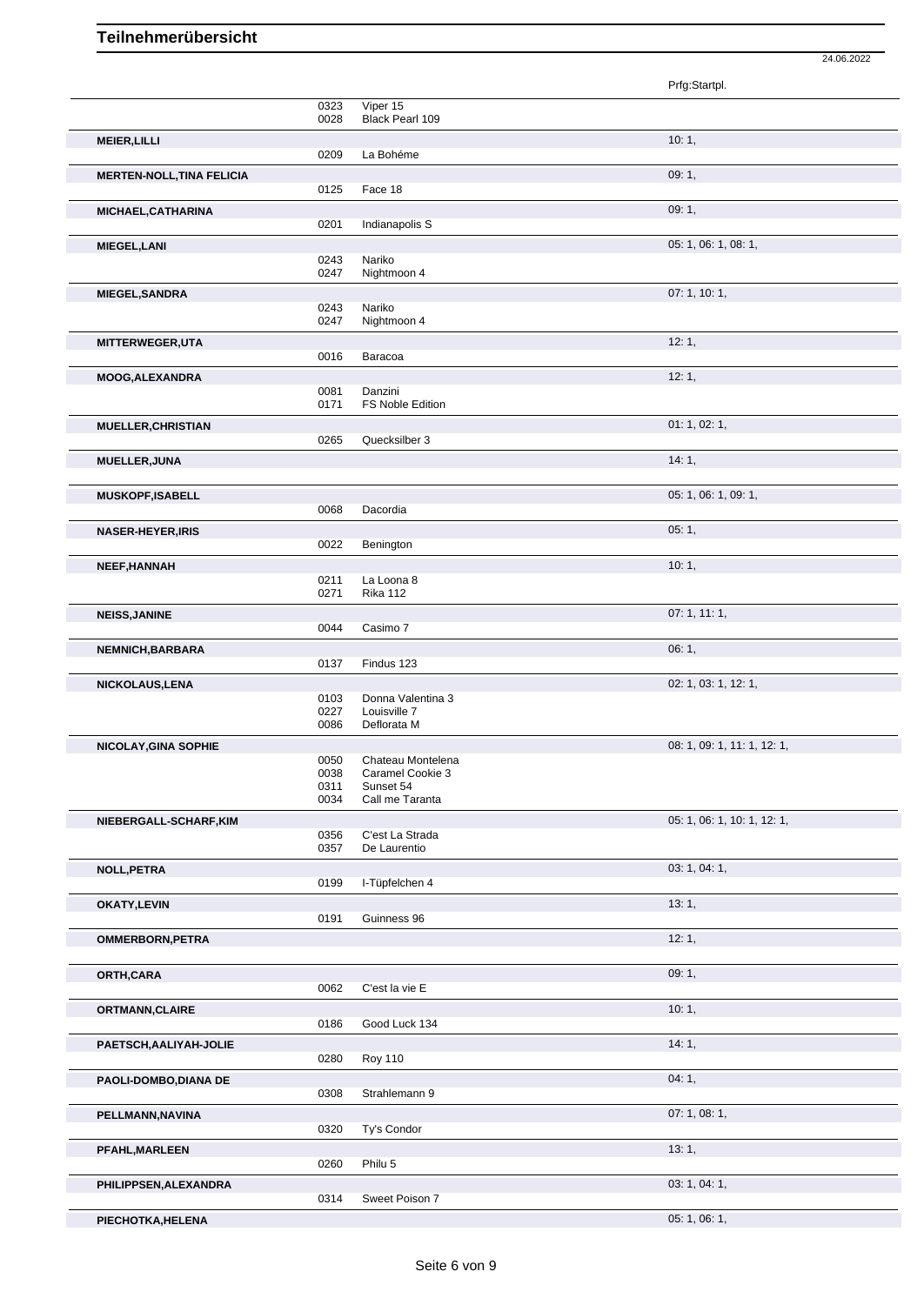|                               |              |                                            | Prfg:Startpl.               |  |
|-------------------------------|--------------|--------------------------------------------|-----------------------------|--|
|                               | 0058         | Crack -P WE                                |                             |  |
|                               | 0109         | Double Dutch 22                            |                             |  |
| PIEROTH, JULIA                |              |                                            | 12:1,                       |  |
|                               | 0178         | Fürstenmond                                |                             |  |
| PLATSCHEK, MARTINA            |              |                                            | 12:1,                       |  |
|                               | 0254         | Oiski Poiski                               |                             |  |
| POHL, MAIKE                   |              |                                            | 05: 1, 06: 1, 09: 1,        |  |
|                               | 0031         | <b>Bonnies Crusador</b>                    |                             |  |
|                               |              |                                            |                             |  |
| POLITSCHKE, LENA              |              |                                            | 07: 1, 09: 1, 10: 1,        |  |
|                               | 0032         | Buckingham's Boy                           |                             |  |
| PYRLIK, PATRICIA              |              |                                            | 08: 1, 11: 1,               |  |
|                               | 0327         | Welldone 18                                |                             |  |
| RAATZ, KATHARINA              |              |                                            | 13:1,                       |  |
|                               | 0232         | Marienhof's A Priori                       |                             |  |
| RADSPIELER, VICTORIA          |              |                                            | 03: 1, 04: 1,               |  |
|                               | 0118         | Eddison 3                                  |                             |  |
| <b>RAHM, SABRINA</b>          |              |                                            | 01: 1, 02: 1,               |  |
|                               | 0099         | Don Pedro 128                              |                             |  |
|                               | 0304         | Sound of Joy                               |                             |  |
|                               | 0020         | Bellina La Filia                           |                             |  |
|                               | 0092         | Destacado's La Filia                       |                             |  |
| <b>RAU, JENNIFER</b>          |              |                                            | 12:1,                       |  |
|                               | 0301         | Söhnlein Brillant HS                       |                             |  |
| <b>RAU, ROMY AMINA</b>        |              |                                            | 13: 1, 14: 1,               |  |
|                               | 0335         | Dhalia Rose                                |                             |  |
| <b>REININGER, MICHAELA</b>    |              |                                            | 06:1,                       |  |
|                               | 0084         | Das kleine Schwarze 3                      |                             |  |
| <b>RESSEL, NATALIE</b>        |              |                                            | 07: 1, 08: 1, 09: 1, 10: 1, |  |
|                               | 0189         | Große Liebe 4                              |                             |  |
| <b>REUNER-KREBS, PATRICIA</b> |              |                                            | 04:1,                       |  |
|                               | 0127         | Famosa D                                   |                             |  |
|                               |              |                                            | 07: 1, 08: 1, 11: 1,        |  |
| REUSCHEL, JANA                | 0278         | Rosemount Quince                           |                             |  |
|                               |              |                                            |                             |  |
| <b>REUTER, SOFIE</b>          | 0196         | Hollyday 8                                 | 07:1,08:1,                  |  |
|                               |              |                                            |                             |  |
| <b>RIETHMANN, AGNES</b>       | 0355         | Santana 952                                | 11:1,                       |  |
|                               |              |                                            |                             |  |
| <b>ROBES, LINDSAY</b>         |              |                                            | 11:1,                       |  |
|                               | 0284         | Sailormoon 5                               |                             |  |
| <b>ROBES, SILKE</b>           |              |                                            | 08: 1, 09: 1,               |  |
|                               | 0284         | Sailormoon 5                               |                             |  |
| ROESCHNER, EMELY              |              |                                            | 06:1,                       |  |
|                               | 0033         | Cabon                                      |                             |  |
| ROSENKRANZ, SVEA              |              |                                            | 07: 2, 08: 1, 11: 1,        |  |
|                               | 0078         | Dante Weltina SN                           |                             |  |
|                               | 0001         | A Little Heartbreaker                      |                             |  |
| ROSENMEYER, LEA               |              |                                            | 09: 1, 11: 1,               |  |
|                               | 0187         | Granina's Granate                          |                             |  |
| RUEHL, JOHANNES B.            |              |                                            | 01: 1, 02: 1,               |  |
|                               | 0205         | Johann 30                                  |                             |  |
|                               |              |                                            |                             |  |
|                               |              |                                            |                             |  |
| RUEHL, PAULINA                |              |                                            | 05:1,                       |  |
|                               | 0048         | Chalet's Cinderella                        |                             |  |
| SAILER, MARIA                 |              |                                            | 12:1,                       |  |
|                               | 0082         | Darcy 31                                   |                             |  |
| SCHAETZLE, CAROLINE           |              |                                            | 01: 1, 02: 1, 12: 1,        |  |
|                               | 0099         | Don Pedro 128                              |                             |  |
|                               | 0304<br>0020 | Sound of Joy<br>Bellina La Filia           |                             |  |
|                               | 0092         | Destacado's La Filia                       |                             |  |
|                               |              |                                            |                             |  |
| <b>SCHAFFT, LÉOPOLDINE</b>    |              |                                            | 11:1,                       |  |
|                               | 0333         | <b>WS Detroit</b>                          |                             |  |
| SCHERNTHANER, CHIARA          |              |                                            | 06: 1, 07: 1, 10: 1,        |  |
|                               | 0190<br>0132 | Gründleinshof Kronprinz<br>Feedback's Best |                             |  |
|                               |              |                                            |                             |  |
| <b>SCHIRRA, ELLA-MARIA</b>    | 0347         | Fitzgerald's Flow                          | 10:1,                       |  |

24.06.2022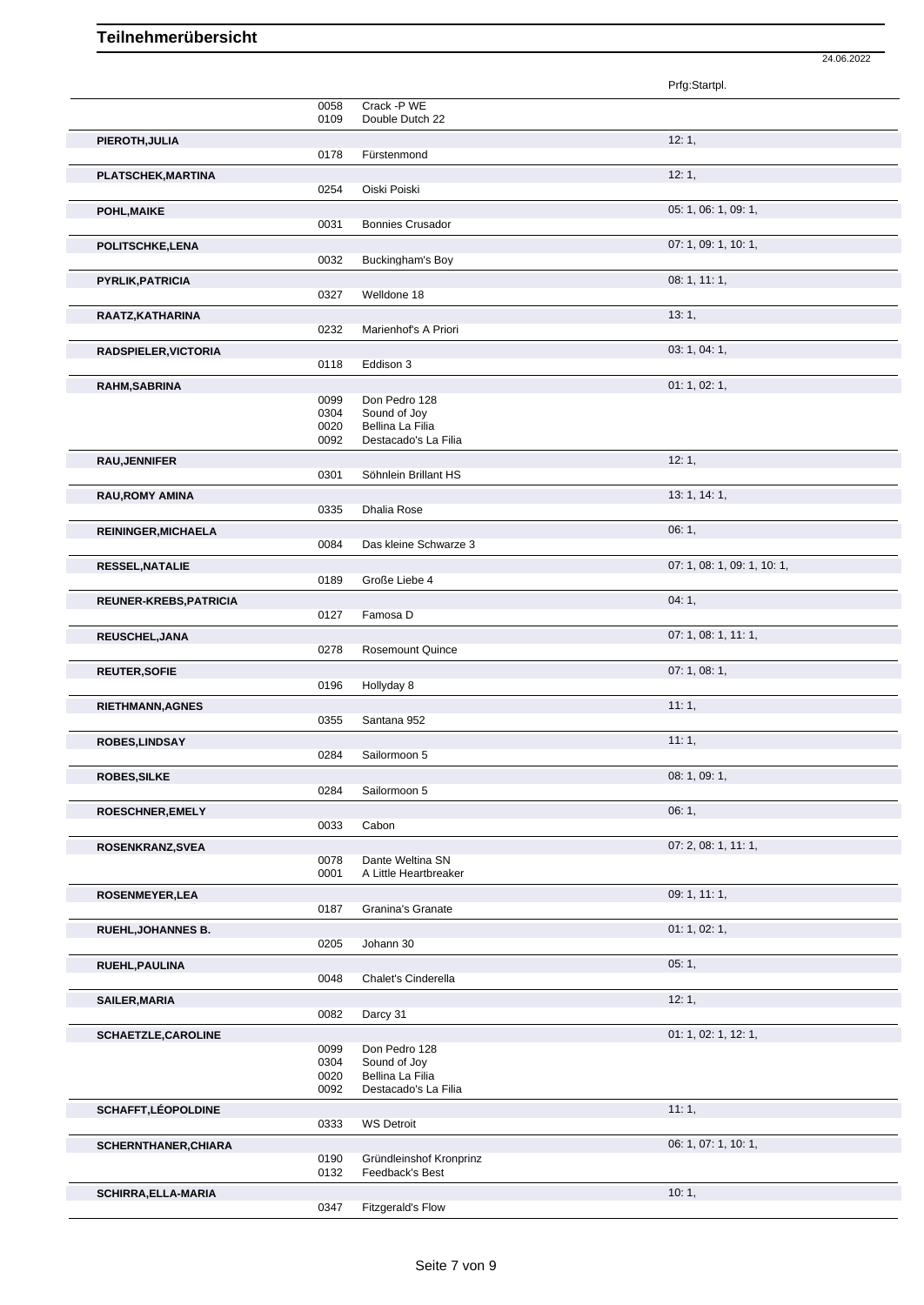|                             |      |                           | 24.06.2022                                |
|-----------------------------|------|---------------------------|-------------------------------------------|
|                             |      |                           | Prfg:Startpl.                             |
| <b>SCHLENGER, KIRA</b>      |      |                           | 02: 1, 12: 1,                             |
|                             | 0245 | Nena HW                   |                                           |
|                             | 0204 | Jazz do Monte             |                                           |
| <b>SCHNEIDER, KATHARINA</b> |      |                           | 07: 1, 11: 1,                             |
|                             | 0264 | Prolog 11                 |                                           |
|                             |      |                           | 10:1,                                     |
| <b>SCHOELLER, ANNE</b>      | 0184 | Gino 624                  |                                           |
|                             |      |                           |                                           |
| <b>SCHROEDER, STEFANIE</b>  | 0287 | San Diego 175             | 05: 1, 06: 1,                             |
|                             |      |                           |                                           |
| <b>SCHUETTLER, LAURA</b>    |      |                           | 11:1,                                     |
|                             | 0097 | Domino 985                |                                           |
| <b>SCHULMEYER, SONIA</b>    |      |                           | 06: 1, 10: 1,                             |
|                             | 0143 | <b>Finley Firestone</b>   |                                           |
| <b>SCHUSTER, KATHARINA</b>  |      |                           | 01: 1, 02: 1, 03: 1,                      |
|                             | 0216 | Laurentino 9              |                                           |
|                             | 0157 | Fran Fine 13              |                                           |
| <b>SCHUWIRTH, ANNA</b>      |      |                           | 08:1,                                     |
|                             | 0115 | Easy 95                   |                                           |
| <b>SCHWARZ, VIOLA</b>       |      |                           | 02: 1, 03: 1, 04: 1,                      |
|                             | 0134 | Fiesta Lady A             |                                           |
| <b>SCHWARZER, ANNA</b>      |      |                           | 11:1,                                     |
|                             | 0256 | Oreo 15                   |                                           |
|                             |      |                           | 01: 1, 02: 1, 03: 1, 04: 1,               |
| <b>SEWING DR., DIANA</b>    | 0073 | Damiano 13                |                                           |
|                             |      |                           |                                           |
| <b>SEWING, HELENA</b>       |      |                           | 06:1,                                     |
|                             | 0129 | Fantaghiró S 3            |                                           |
| SIEGLER, FRANZISKA          |      |                           | 08:1,                                     |
|                             | 0067 | Da Vinci 214              |                                           |
| <b>SIMON, JOHANNA</b>       |      |                           | 07: 1, 08: 1, 10: 1,                      |
|                             | 0111 | Dreamcatcher 13           |                                           |
| SONNTAG, SARAH ALEXA        |      |                           | 08:1,                                     |
|                             | 0262 | Polardistel               |                                           |
| <b>SPAHN, MAGGY</b>         |      |                           | 10:1,                                     |
|                             | 0091 | Desperado of Diamond      |                                           |
|                             | 0206 | Jolanda 48                |                                           |
| <b>SPENGLER, FRANK</b>      |      |                           | 05: 1, 06: 1, 09: 1,                      |
|                             | 0080 | Danubio 15                |                                           |
| SPOHR, GUDRUN CHRISTINE     |      |                           | 05: 1, 06: 1, 07: 1, 08: 1, 09: 1, 10: 1, |
|                             | 0334 | Zackoura                  |                                           |
| STEINBORN, SABRINA          |      |                           | 07:1,08:1,                                |
|                             | 0277 | Rookie 12                 |                                           |
|                             |      |                           |                                           |
| <b>STEINERT, MIRA</b>       |      |                           | 13:1,                                     |
|                             | 0354 | Lillifee                  |                                           |
| <b>STERLIKE, MICHAELA</b>   |      |                           | 05:1,                                     |
|                             | 0079 | Dante's Sweet Surprise    |                                           |
| <b>STILLER, FIONA</b>       |      |                           | 11:1,                                     |
|                             | 0009 | Aphrodite 117             |                                           |
| <b>STOCKMANN, EILEEN</b>    |      |                           | 05: 1, 06: 1, 09: 1,                      |
|                             | 0013 | Awispado                  |                                           |
|                             | 0305 | St. Valentin Junior       |                                           |
|                             | 0293 | Schattentänzer H          |                                           |
| <b>STOSS, EMILY</b>         |      |                           | 13:1,                                     |
|                             | 0337 | <b>Renkant's Stern</b>    |                                           |
| <b>TANNEBERGER, SANDRA</b>  |      |                           | 07:1,08:1,                                |
|                             | 0041 | Carrick 19                |                                           |
| <b>TERSTIEGE,FRIEDERIKE</b> |      |                           | 12:1,                                     |
|                             | 0231 | Mandalorian               |                                           |
| <b>TRUNK, IRIS</b>          |      |                           | 05: 1, 06: 1, 10: 1,                      |
|                             | 0093 | Diva Jay 2                |                                           |
|                             |      |                           |                                           |
| <b>UMNUS, DENISE</b>        | 0283 | Sacharow                  | 04:1,                                     |
|                             | 0307 | Steendieks Paddington Bär |                                           |
|                             |      |                           |                                           |
| UNFRAU, GINA                | 0087 | Dejan                     | 07:1, 11:1,                               |
|                             |      |                           |                                           |
| <b>VAN, MORENA</b>          |      |                           | 03: 1, 04: 1,                             |
|                             | 0085 | Dean Martin 11            |                                           |